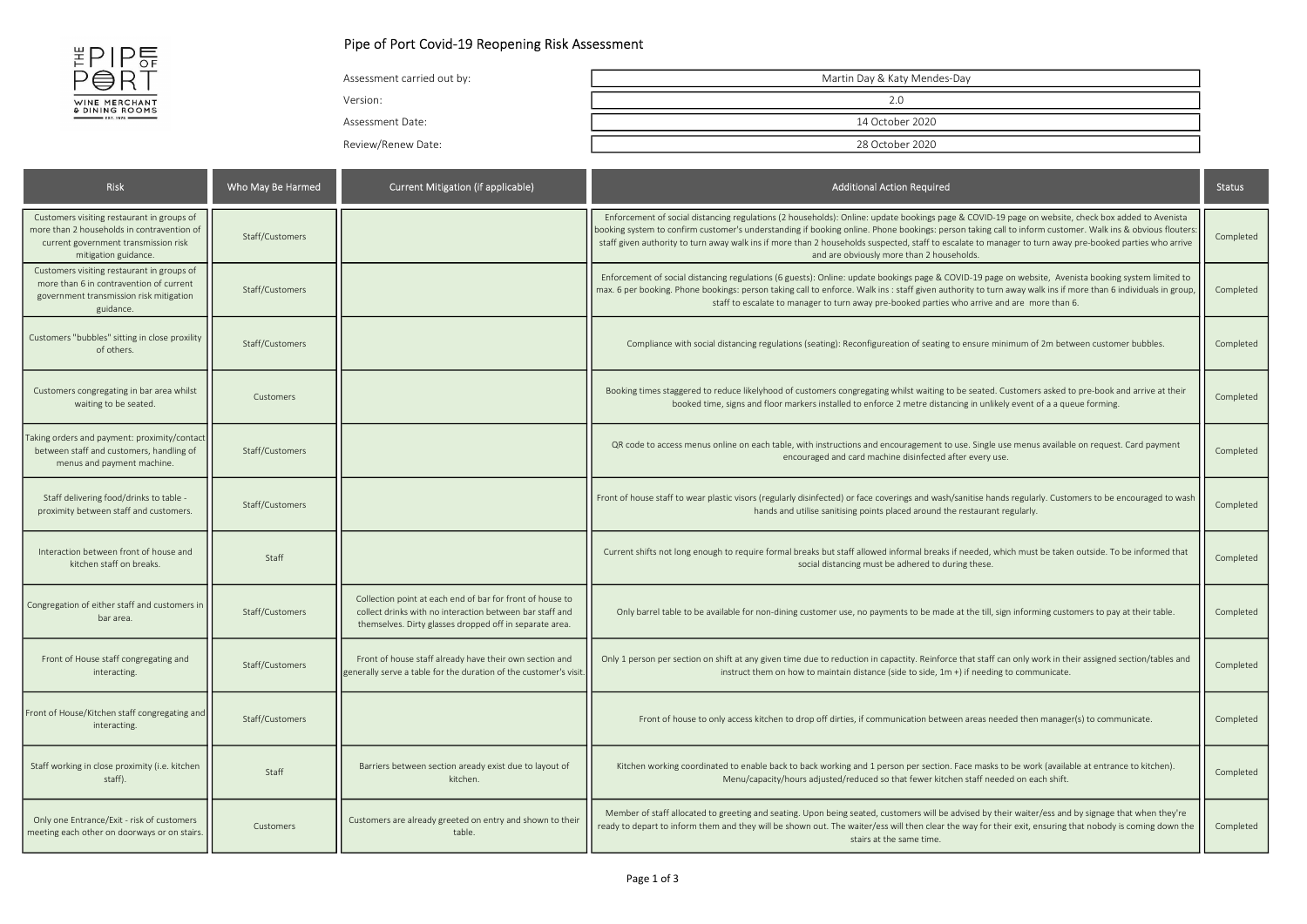| Contact between Kitchen, Front of House and<br>Delivery/Collection people during<br>delivery/takeaway food handover. | Staff/Customers | Plates for collection from kitchen are placed on a shelf (the<br>pass) and collected by front of house - no contact required.                                       | Designated collection point on bar where delivery drivers or takeaway customers will collect bagged food for delivery - no contact required.                                                                                                                                                                                                           | Completed |
|----------------------------------------------------------------------------------------------------------------------|-----------------|---------------------------------------------------------------------------------------------------------------------------------------------------------------------|--------------------------------------------------------------------------------------------------------------------------------------------------------------------------------------------------------------------------------------------------------------------------------------------------------------------------------------------------------|-----------|
| Supplier delivery drop off - contact.                                                                                | Staff           | Drinks deliveries dropped off at top of cellar stairs - no<br>contact required.                                                                                     | Food deliveries (through main door) to be dropped off at designated table in C section, no contact required.                                                                                                                                                                                                                                           | Completed |
| Staff rota - staff working with different<br>colleagues.                                                             | Staff/Customers |                                                                                                                                                                     | Staff bubbles trialled but not workable due to size of teams and needing to cover all skillsets and illness/absence. Focusing on minimising interaction/risk<br>(1m+, staying in sections etc.) whilst at work.                                                                                                                                        | Completed |
| Staff congregating inside or outside upon<br>arrival or departure. Staff access to change<br>in/out of uniform.      | Staff/Customers |                                                                                                                                                                     | Staff rota - staggering start/end times (15 min) to allow them time to use changing room and lockers.                                                                                                                                                                                                                                                  | Completed |
| Toilet use (including staff toilets/changing<br>room).                                                               | Staff/Customers | Staff toilet/changing room already 1 in / 1 out.                                                                                                                    | Customer toilets: 1 in / 1 out policy - add lock to inside of main toilet doors, add vacant/engaged slider to entrance and clear signage to use. Add "please<br>wait here for toilet" floor marker outside of each toilet and sign asking that only one person to queue at a time.                                                                     | Completed |
| Use of face coverings by customers.                                                                                  | Staff/Customers |                                                                                                                                                                     | Signage placed at enterance and within restaurant infromign customers to wear a face covering througout the restaurant unless seated at their table.                                                                                                                                                                                                   | Completed |
| Basement (no windows) - ventilation and<br>filtering of air.                                                         | Staff/Customers | Air replacement system sucks in external air and expels<br>internal air. Air conditioning system filters and cools air. Both<br>recently serviced and working well. | No further action required at this time.                                                                                                                                                                                                                                                                                                               | Completed |
| Cleanliness of hands - staff.                                                                                        | Staff/Customers | Staff regularly wash hands with soap.                                                                                                                               | Automatic (no touch) sanitiser dispensers in kitchen, standard pump dispensers on each station. Staff to sanitise their hands regularly with a full 20 second<br>wash as often as practical (instruction signs placed above every sink and reminders throughout).                                                                                      | Completed |
| Cleanliness of hands - customers.                                                                                    | Staff/Customers |                                                                                                                                                                     | Automatic (no touch) sanitiser dispensers on entrance/exit and dotted throughout restaurant. Handwashing instruction signs placed above toilet sinks and<br>reminders on door.                                                                                                                                                                         | Completed |
| Toilet cleanliness (including staff<br>toilets/changing room).                                                       | Staff/Customers | day.                                                                                                                                                                | Already cleaned each morning and spot checked throughout   Manager to assign staff to perform hourly checks/clean in all toilets (schedule/sign off form mounted on wall in each toilet), including emptying rubbish and<br>cleaning surfaces. Wall mounted hand sanitiser on exit walls.                                                              | Completed |
| Door handle cleanliness.                                                                                             | Staff/Customers |                                                                                                                                                                     | Sanitised at same time as bathroom checks/clean. Entrance door to be kept open at all times.                                                                                                                                                                                                                                                           | Completed |
| Food preparation.                                                                                                    | Customers       | HACCP up to date to the 24th March 2020.                                                                                                                            | Identification of any issues surrounding food preparation for dine in and takeaway/delivery. Food Safety Management System review recorded in HACCP<br>plan as per FSA Reopening checklist for food businesses during C-19: https://www.food.gov.uk/sites/default/files/media/document/reopening-checklist-for<br>food-businesses-during-C-19-form.pdf | Completed |
| Contamination of staff uniform either at or<br>outside of the restaurant.                                            | Customers/Staff |                                                                                                                                                                     | Staff to have staggeterd arrival/leaving times so they can utilise the staff changing room to change into and out of uniform. Lockers to be provided for staff<br>belongings.                                                                                                                                                                          | Completed |
| Cleanliness of tables/cutlery/salt and pepper,<br>condiments etc.                                                    | Customers/Staff | already washed between seatings.                                                                                                                                    | Mainly implemented before lockdown, condiment receptacles  Cutlery/crockery/disposable napkins not to be placed until customers are seated. Table, chairs and salt and pepper sanitised between seatings, condiments<br>only available on request and supplied in ramekins which are washed between uses.                                              | Completed |
| Cleanliness of objects and surfaces that are<br>touched regularly.                                                   | Staff/Customers | Customer tables, cutlery, toilets etc. dealt with above.                                                                                                            | Stations, bar, kitchen surfaces to be wiped down regularly with antimicrobial spray.                                                                                                                                                                                                                                                                   | Completed |